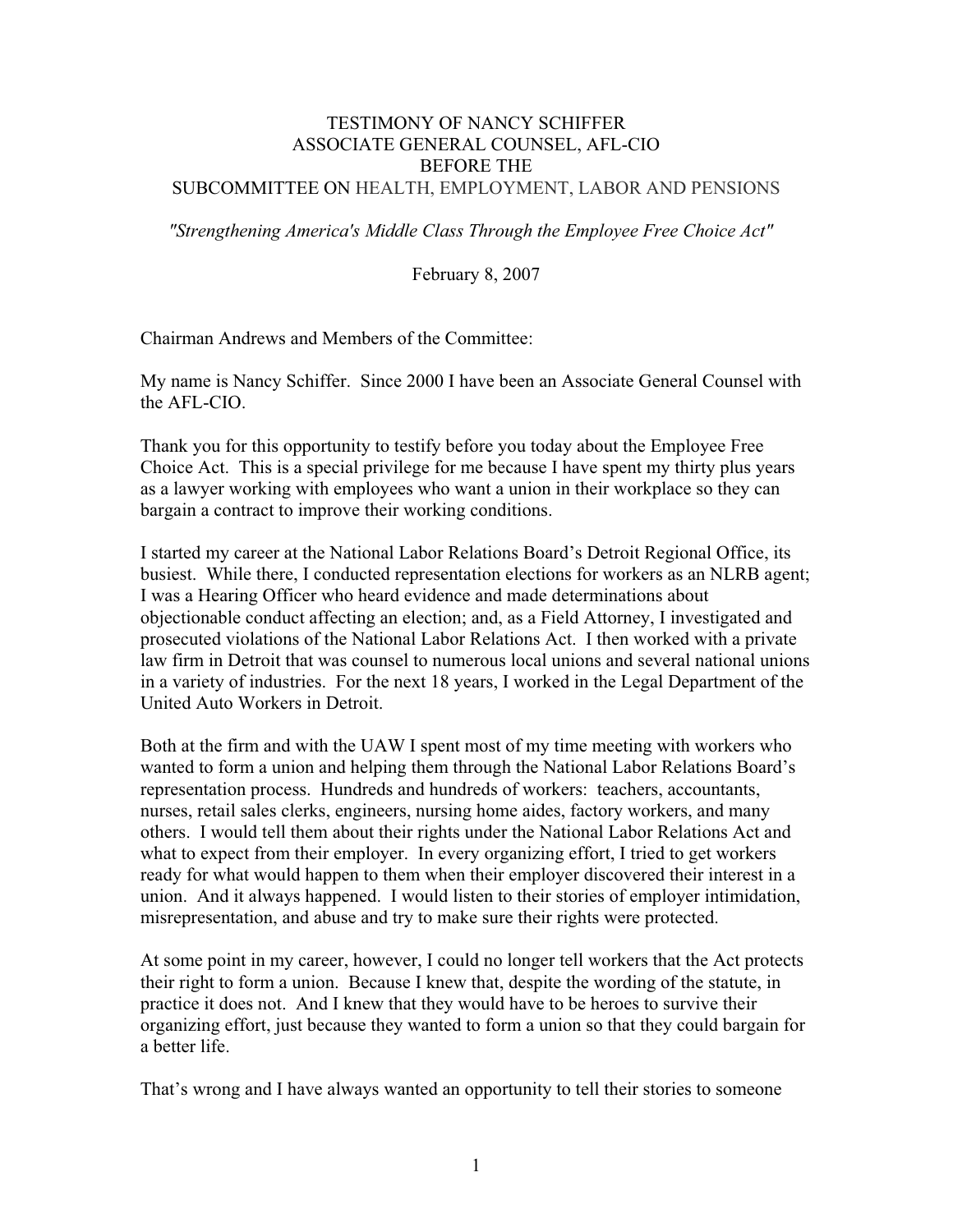who has the authority and the power to do something about it. The Employee Free Choice Act is the "what" of what can be done and you are "who" that can make it happen.

The Employee Free Choice Act represents an opportunity to change the National Labor Relations Act in a way that will restore its purpose, as set forth in the Act in 1935:

*It is declared to be the policy of the United States to … encourag[e] the practice and procedure of collective bargaining and … protect[] the exercise by workers of full freedom of association, self-organization, and designation of representatives of their own choosing, for the purpose of negotiating the terms and conditions of their employment or other mutual aid or protection.* 

This law was designed as a shield to facilitate employee representation and promote their ability to enhance working conditions through collective bargaining with their employers. Its stated purpose has remained our nation's official and principal labor-relations goal even following changes in 1947 with the Taft Hartley Amendments.

But over the years, the law has been perverted. It now acts as a sword which is used by employers to frustrate employee freedom of choice and deny them their right to collective bargaining. When workers want to form a union to bargain with their employer, the NLRB election process, which was originally established as their means to this end, now provides a virtually insurmountable series of practical, procedural, and legal obstacles.

The NLRA's procedures for representation still sound facially workable. But here's the problem: There is a world of difference between the rights guaranteed in the NLRA and the reality of what happens to workers when they want to achieve collective bargaining. Only by deliberately denying the reality of employee organizing can anyone conclude that the NLRA's path to union representation and collective bargaining for workers is anything but hopelessly off course.

Why does this matter? Economic inequality is the hallmark of our time. Wages have stagnated. Only 38 percent of Americans say their families are getting ahead. Less than a quarter say they expect the next generation's standard of living will be better than today. Six million fewer Americans have health insurance today than in 1995. Meanwhile, corporations are reaping unprecedented profits. Corporate CEOs earned 262 times as much as the average workers in 2005 – up from 35 times more in 1978.

Collective bargaining is the best opportunity that working men and women have to achieve individual opportunity, restore economic fairness and rebuild America's middle class. Union workers earn 30% more than non-union workers. For women and workers of color, the union wage advantage is even higher: 31% for women, 36% for African-Americans and 46% for Latinos. Collective bargaining helps to narrow race and gender wage gaps. The union advantage extends to health care coverage and retirement benefits. Union workers are 63% more likely to have medical and health insurance through their jobs. Union workers are nearly four times as likely to have a guaranteed pension, and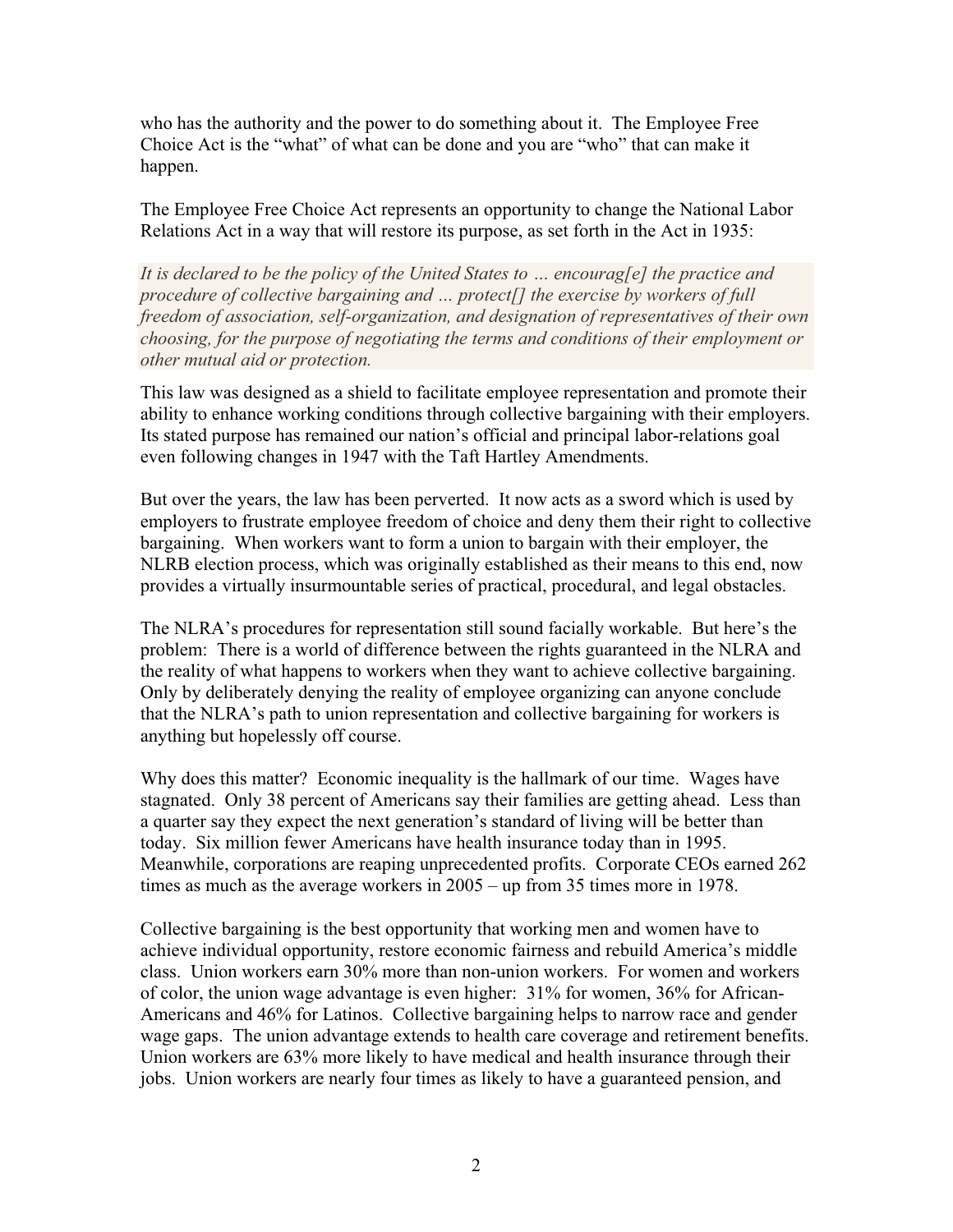77% more likely to have jobs that provide short-term disability benefits.<sup>1</sup> Workers in low-wage occupations such as childcare workers, cooks, housekeeping cleaners and cashiers, have been able to raise their earnings above the poverty line through collective bargaining. Collective bargaining provides an opportunity for workers to bargain for a better future.

Recent surveys show that 60 million non-union workers would like to have a union for collective bargaining in their workplace. But the NLRA no longer protects workers' rights to form a union. And for more and more workers, it no longer provides a process that will lead to union representation and a collectively bargained contract.

According to NLRB statistics, in 1969, the number of workers who suffered illegal retaliation for exercising their federal labor law rights was just over 6,000. By the 1990s, more than 20,000 workers each year were victims of discrimination. In 2005, according to the NLRB's Annual Report, 31,358 workers received backpay because of illegal employer discrimination in violation of the National Labor Relations Act – one worker every 17 minutes. Imagine if, instead of firing workers to guarantee a union-free workplace, this many workers were fired to maintain a women-free workplace or a minority-free workplace.

Sadly, as these statistics and my own experience demonstrate, initiating the NLRB's election process triggers a campaign of intimidation and misrepresentation by employers in the workplace. "Union avoidance" has become an area of legal practice that is listed in law firm directories along with estate planning and corporate mergers and acquisitions. Maintaining a "union free" workplace is identified by many of our largest corporations as a high-priority goal for human resource management. An entire business of consultants, now a \$4 billion dollar industry, has grown up in the United States devoted to making sure that the NLRA's election process does not result in collective bargaining.<sup>2</sup> Some of these groups are so confident of their campaign tactics to scare and frighten workers that they guarantee the employer its money back if their workplace doesn't remain union-free. Anti-union consultants are hired by employers in  $75 - 82$  % of worker campaigns to form unions. $3$ 

The NLRB election process is broken. Only by relying on rhetoric and ignoring the reality of what workers face when they want a union for collective bargaining, can it be argued otherwise.

If general political elections were run like NLRB elections, only the incumbent office holder, and not the challenger, would have access to a list of registered voters and their home addresses. The challenger would not get these until just before the election. Only

<sup>&</sup>lt;sup>1</sup> U.S. Department of Labor, Bureau of Labor Statistics.

 $2$  John Logan (2006), "The Union Avoidance Industry in the USA," British Journal of Industrial Relations 44:4, December 2006, p. 655.

<sup>&</sup>lt;sup>3</sup> Kate Bronfenbrenner, "Uneasy Terrain: The Impact of Capital Mobility on Workers, Wages and Union Organizing," September 6, 2000, Table 8, p. 73; Chirag Mehta and Nik Theodore, "Undermining the Right to Organize: Employer Behavior During Union Representation Campaigns," report for American Rights at Work, December 2005.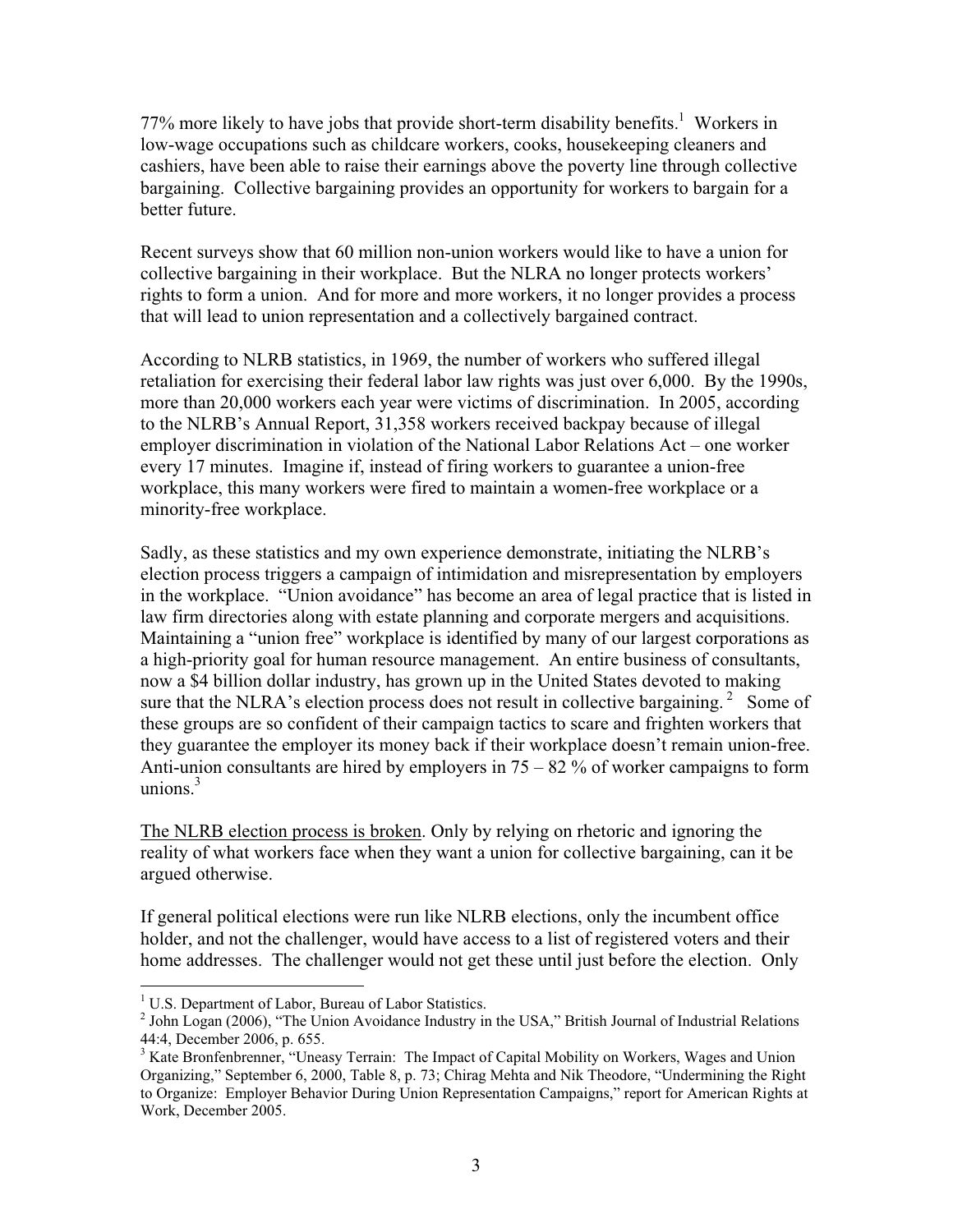the incumbent, and not the challenger, would be able to talk to voters, in person, every single day. The challenger, meanwhile, would have to remain outside the boundaries of the state or district involved and try to meet voters by flagging them down as they drive past. The election would always be conducted in the incumbent candidate's party offices, with voters escorted to the polls by the incumbent's staff. And finally, during the entire course of the campaign, the incumbent, but not the challenger, would have the sole authority and ability to electioneer among the voters at their place of employment, during the entire time they are working. Moreover, the incumbent could pull them off their jobs and make then attend one-sided electioneering meetings whenever it wanted. The challenger could never, ever make voters come to a meeting, anywhere or anyplace. And the incumbent could fire voters who refused to attend mandatory meetings, or if they tried to leave the meeting, or even if they objected to or questioned what was being said.

But this is how an NLRB election process is conducted. An employer can and does compel workers to attend one-sided anti-union meetings. These compulsory meetings are conducted in 92% of worker campaigns. And if a worker refuses to go or tries to leave, the employer can legally fire them. And if a worker tries to object to what is being said or even to ask a question, the employer can legally fire them. Compulsory meetings are conducted with large and small groups of workers; they often involve high level management officials whom workers have never met before, but who are now intensely focused on their interests – in collective bargaining.<sup>4</sup>

Mandatory meetings are also conducted with individual workers, either at their workplace or by being called into their supervisor's office. Supervisors are required to be the employer's front line offensive team in the anti-union campaign. They are responsible for monitoring and assessing the union sympathies of the workers they supervisor. Many times, the worker has never actually talked to the supervisor before and thought the supervisor only knew her as "Hey, you." Now the worker is in the office with just her supervisor or perhaps the supervisor and another, higher level, management official. They are both telling her that the union will bring violence to the workplace, that the employer will never agree to any improvements in working conditions, or even, that choosing a union will result in layoffs or in the workplace being closed down. In over half of worker campaigns, employers threaten or predict that the workplace will close if workers vote for collective bargaining – even more in mobile industries [71% in manufacturing].

Sometimes employers spy on their workers. Fourteen percent use electronic spying, video and still cameras, long distance microphones, company guards, supervisors, and even the local police for spying. Supervisors are sent to offsite union meetings to observe who attends. I have been involved with cases where supervisors followed union supporters around the work place and even into the bathrooms to see who they talked to and who they didn't. The company even posted management observers in nearby restaurants and other gathering places to see which workers talked with union representatives. Long-distance microphones were aimed at them to find out what they talked about while they were on their breaks, outside the workplace.

<sup>&</sup>lt;sup>4</sup> See above, Bronfenbrenner; Mehta and Theodore.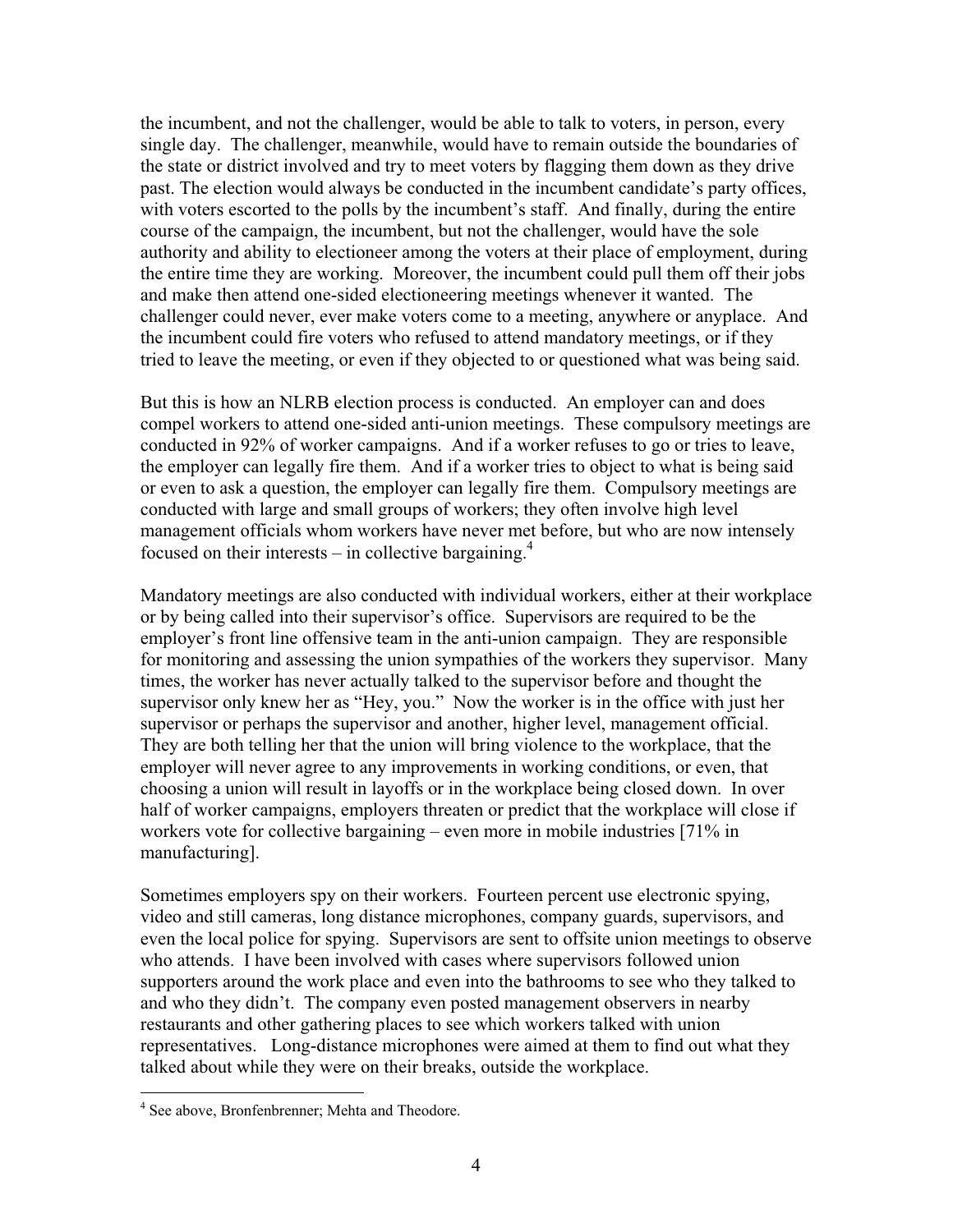Employers also offer bribes to influence workers during the campaign. They promise either all or selected employees increased benefits, a better shift assignment, a promotion or some other advantage. Fifty-one percent offer bribes or other special favors; fifty-nine percent promise to improve wages.<sup>5</sup>

In one fourth of worker campaigns for collective bargaining, workers are fired. A new study by the Center for Economic and Policy Research (CEPR) supports an ever higher number, that one in five activists are fired.<sup>6</sup> When a worker who has supported the union is fired, fear is instantly and inevitably injected into the workplace. Workers are afraid that the same thing will happen to them if they support the union. This fear devastates the organizing campaign. And the fear persists because fired workers are rarely returned to their jobs as lengthy legal delays are common.

This adds up to an inherently and intensely coercive environment. Before the NLRB agent ever arrives at the workplace with the voting booth and cardboard ballot box, workers have been harassed, intimidated, spied on, threatened and fired. How can a secret ballot election cure this? It can't and it doesn't.

What is free about your choice when your employer has threatened to relocate your work if the union wins? What is free about your choice when your employer points to a nearby sister location that voted for a union with an almost 100 vote margin and, four years later, no bargaining has taken place [but fails to mention that it's because the employer is gaming the system]? What is free about your choice when you can plainly see that union support means being followed and harassed and videotaped? This kind of fear does not disappear when the worker is handed a ballot. It's their job and their families' livelihood. That's too much to risk. It's too much to have to risk.

One night I talked with a woman who worked at a store where workers were trying to organize. I remember this conversation well. It was late in the evening and I was at home; so was she. Her supervisor had told her that if she supported the union, he would get rid of her. She told me she knew this was illegal, but she was afraid to give her story to the NLRB agent investigating charges against her employer. She was afraid that the employer would find out and that she would be fired. In tears, she explained that her tenyear-old son had asthma and she could not afford to jeopardize her job because she needed her health care coverage to pay for his medications. She wanted to do the right thing, but she was afraid. Afraid for her son. That kind of fear doesn't go away.

Workers who have been subjected to this kind of coercive campaign believe their employer will retaliate against them if the union wins the election. Either the employer will continue its campaign of fear and intimidation after the election, or the employer will figure out who voted for the union and retaliate. Or both. And workers know how little the law does to protect them. In one election-related case I litigated, there were thirteen

<sup>5</sup> See above, Mehta and Theodore.

<sup>&</sup>lt;sup>6</sup> John Schmitt and Ben Zipperer, "Dropping the Ax: Illegal Firings During Union Election Campaigns," Center for Economic and Policy Research, January 2007.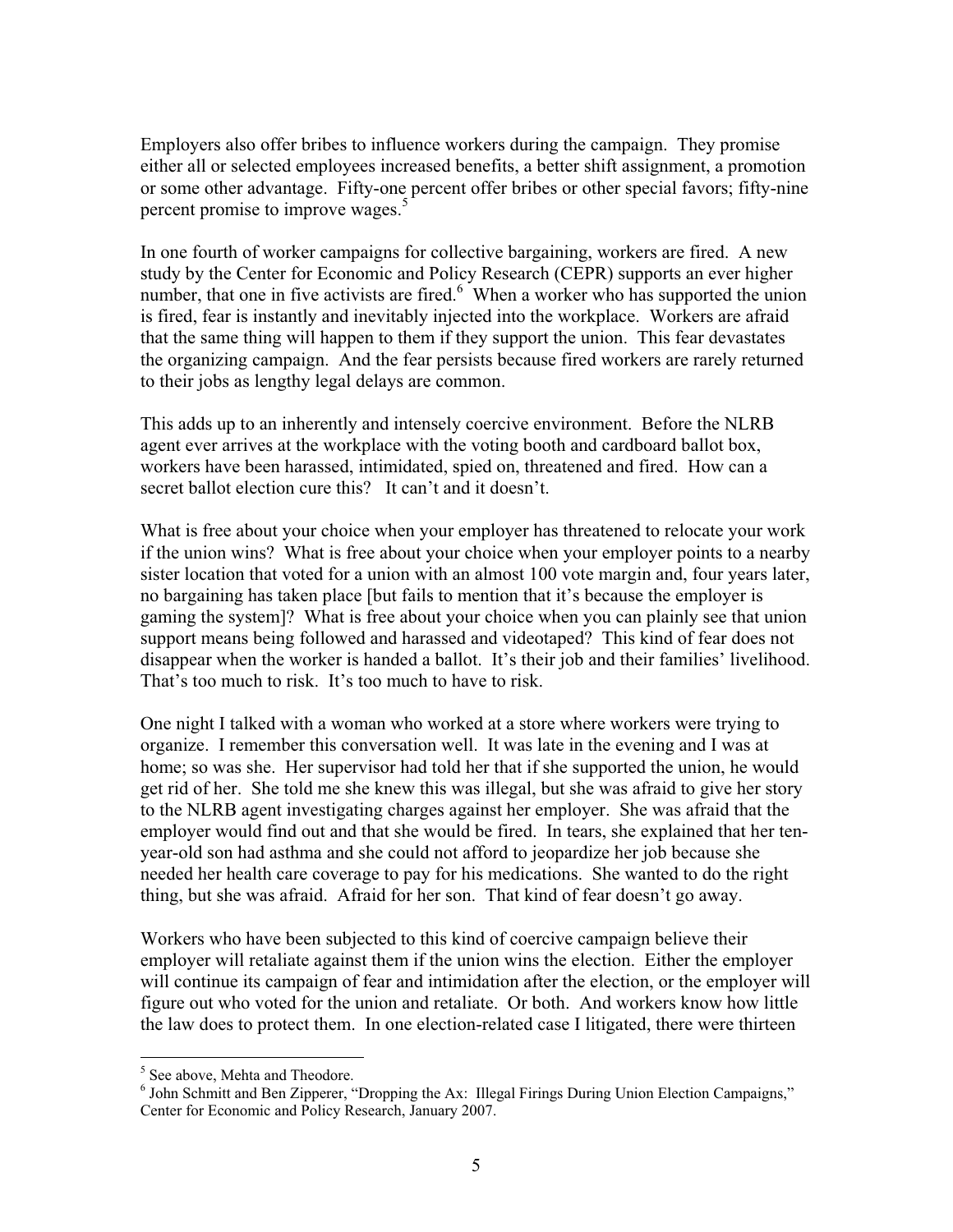votes in favor of the union in a secret ballot election. Within six months each of the thirteen workers who had voted for the union had been terminated.

Part of the reason for workers' fear and part of the reason employers violate the Act with impunity is that no effective remedies are imposed. And that they come months and years too late. What happens if an employer is prosecuted for illegally threatening workers that it will close or lay off workers if they vote to form a union? Or for illegally spying on workers' who are supporting a union? Or illegally telling workers that they cannot talk about the union? After the case is investigated and evaluated, it is litigated in a hearing before an NLRB Administrative Law Judge, appealed to the National Labor Relations Board and enforced in federal court. Only then can the employer be required to take any remedial action whatsoever. It will be required to post a notice on a bulletin board saying that it will not violate the law again. A piece of paper stapled to the bulletin board. In one of my cases the notice the employer posted required three 11" x 14" sheets to list all of the violations it had committed. Yet during the time the notice was posted, the employer committed all of the same violations again.

The employer is also subject to a cease-and-desist order, which is limited to the specific violation charged. If the initial violation is for illegally interrogating workers about their union support and then the employer subsequently illegally threatens to reduce wages if employees choose representation, this constitutes an entirely different circumstance under current Board practice and the process starts all over again: investigation, hearing, appeal, appeal. If employees at several facilities of a single employer are organizing, violations at one worksite almost never produce an order not to commit those same violations at the other worksites.

I have often asked workers to testify about their employer's illegal conduct. They know they will have to confront their supervisor and probably their supervisor's supervisor in a hearing, face-to-face. They are terrified, but they want to do the right thing. When they ask what the employer will have to do if found guilty, I tell them, "Post a Notice." They are incredulous, jaw-dropping and eye-opening incredulous: "That's it?" And they lose heart because they feel betrayed by the law that they thought protected them.

What if a worker is fired in retaliation for union support? After the legal process has been concluded, the employer must pay the worker for lost wages, minus any money the employee earned in the meantime. If the worker is able to secure a job elsewhere at the same rate of pay, the employer pays absolutely nothing. If payment is required, interest is simple interest, not compounded. There are no compensatory or punitive damages. In 2003, the average backpay amount was \$3,800 and most workers never return to their jobs. A small price to pay to stay "union-free."

In September 2000, Human Rights Watch, one of the world's most respected human rights organizations, published an historic book-length report on workers' freedom to form unions and bargaining collectively in the United States, based on an 18-month survey. HRW Executive Director Kenneth Roth summarized the report's findings: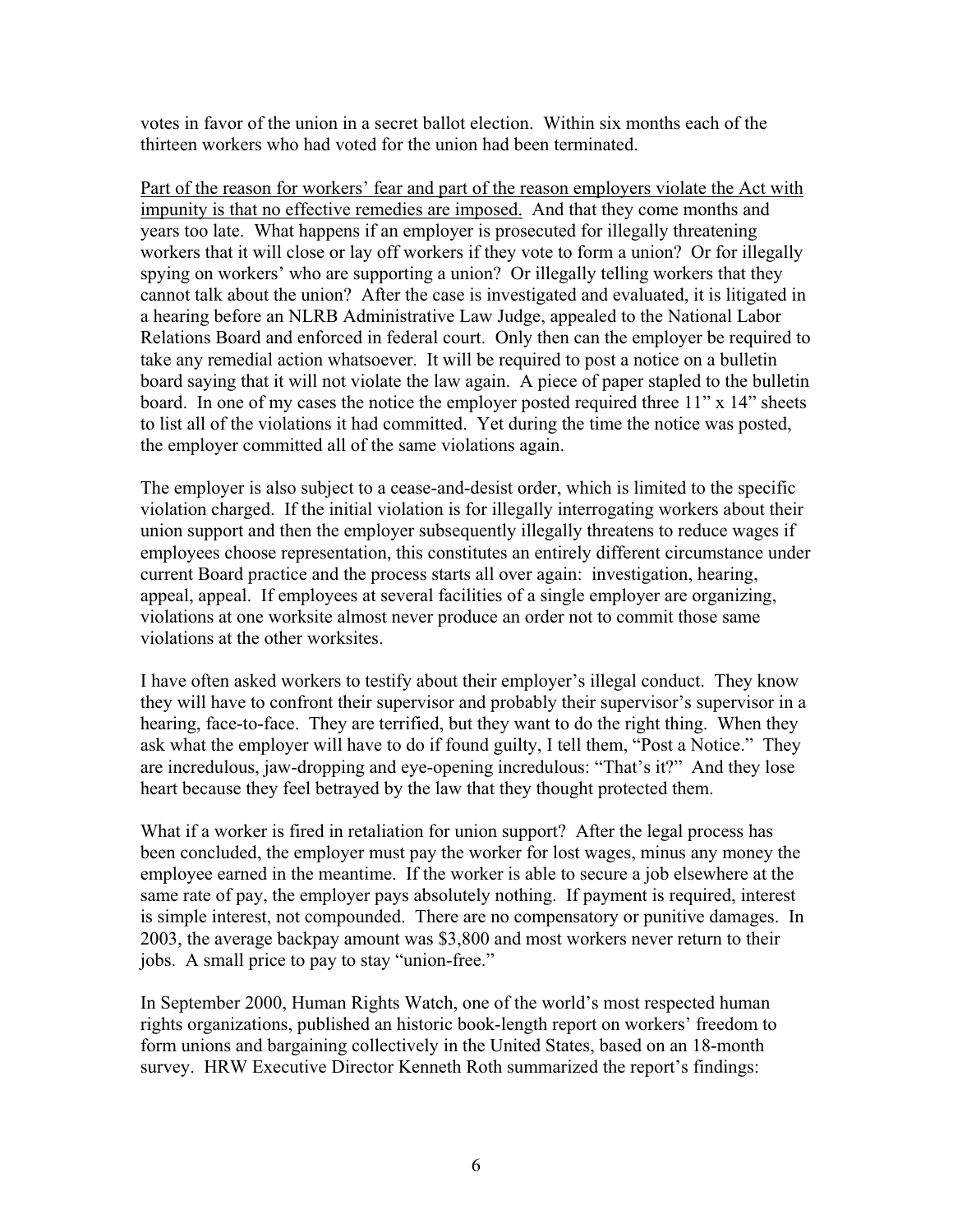*Our findings are disturbing, to say the least. Loophole-ridden law, paralyzing delays, and feeble enforcement have led to a culture of impunity in many areas of U.S. labor law and practice. Legal obstacles tilt the playing field so steeply against workers' freedom of association that the United States is in violation of international human rights standards for workers.* 

The HRW report places part of the blame for this failure on the lack of effective remedies for violations of workers' rights during campaigns to form a union:

*Many employers have come to view remedies like backpay for workers fired because of union activity as a routine cost of doing business, well worth it to get rid of organizing leaders and derail workers' organizing efforts. As a result, a culture of near-impunity has taken shape in much of U.S. labor law and practice.<sup>7</sup>*

What happens in the workplace while the discharge case is being filed, investigated, and litigated? Workers are afraid to support the union. No one wants to be fired. Who can afford to jeopardize their family's welfare, even if they are deeply committed to bringing collective bargaining to their workplace. Interest in the union has been successfully smothered. But the employer pays absolutely nothing for this collateral damage.

Even when workers are able to form their union, they are not able to bargain a first contract. Out of 1,586 initial contract bargaining cases closed by the Federal Mediation and Conciliation Service (FMCS) during 2004, 710 (45% of the total) were closed without a contract being reached.<sup>8</sup> According to NLRB General Counsel Ronald Meisburg, meritorious NLRB charges alleging illegal refusals to bargain by employers are filed in 28% of all newly certified bargaining relationships. Of all NLRB charges alleging refusals to bargain by employers, half occur in first contract bargaining. What is the remedy when an employer engages in unlawful bargaining tactics? The employer is ordered to bargain some more.

In one of my cases, by the time the parties reached the bargaining table – not concluded their first contract but only finally reached the bargaining table  $-6\frac{1}{2}$  years had elapsed since the workers voted by an almost 100 vote margin for union representation. The woman they had elected as their president had retired and moved to Florida. And the woman elected to lead the bargaining had had a massive heart attack and died, just two weeks before their first negotiating session.

Anti-union consultants and "union-avoidance" specialists know that the employer's antiunion campaign does not end when the Board certifies the union as the workers' representative. These consultants and specialists typically offer their services through the entire bargaining process. If they can continue the campaign of fear and intimidation and not reach a contract for a year, they are rewarded with another opportunity to eliminate the union. If no contract is concluded in twelve months, the NLRB will conduct another

<sup>7</sup> Human Rights Watch, "Unfair Advantage, Workers; Freedom of Association in the United States Under International Human Rights Standards," 2000, p. 10.

<sup>&</sup>lt;sup>8</sup> http://fmcs.gov/assets/files/annual%20reports/FY04\_AnnualReport\_FINAL113004.doc.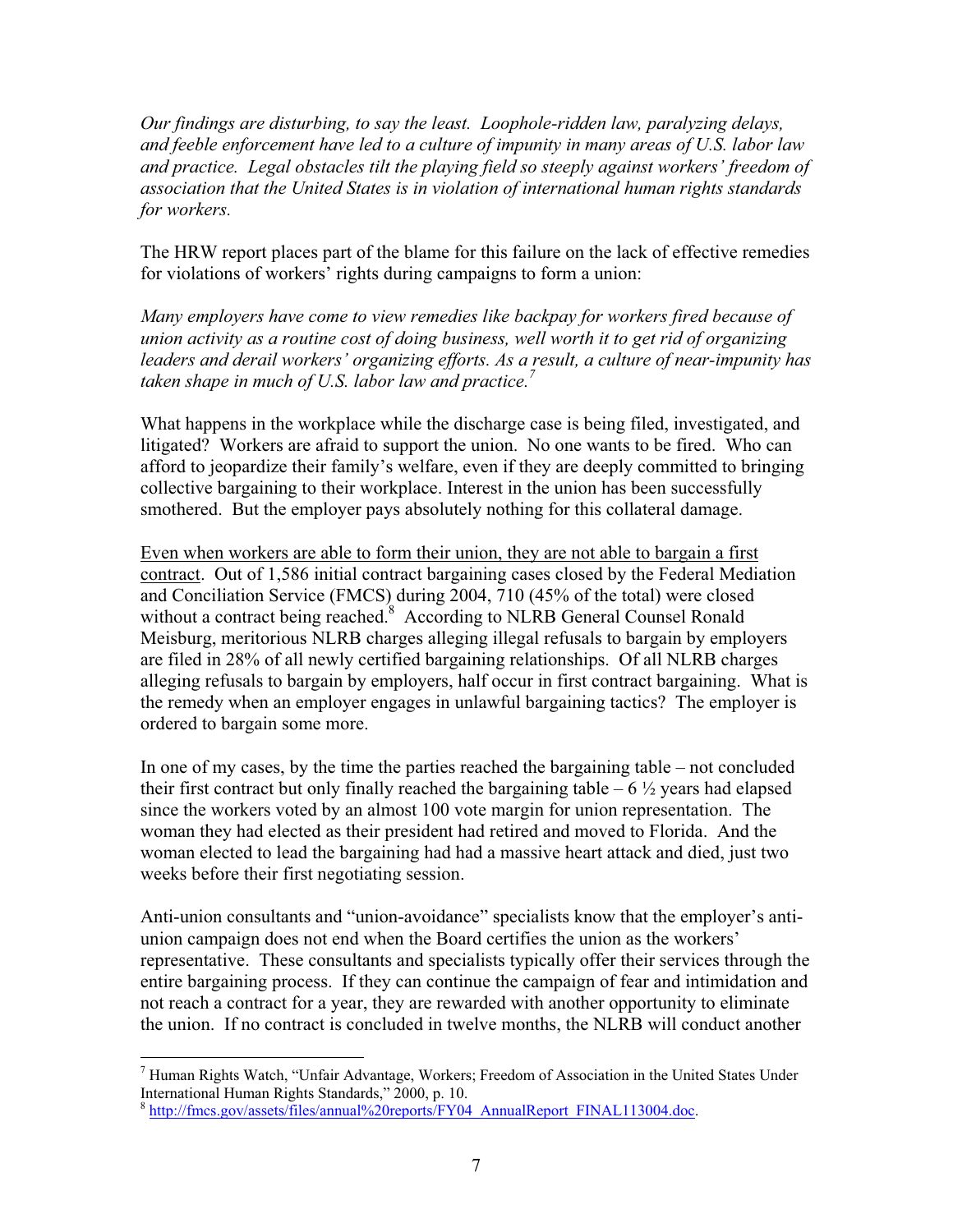election. So the strategy for remaining union-free includes stalling contract negotiations, frustrating collective bargaining, and fomenting disillusionment and a feeling of futility.

The Employee Free Choice Act is aimed at removing the obstacles workers face when they want to be able to bargain with their employer. It does this in three ways.

First, the Employee Free Choice Act allows workers to have their union recognized when the majority of workers has expressed its decision to form a union for collective bargaining. The legislation amends the National Labor Relations Act by providing a process by which workers can have their union certified by the National Labor Relations Board if a majority has signed valid authorizations designating the union as their representative for collective bargaining. It does not change in the process for petitioning for an election and does not eliminate the election process.

Under current law, recognition based on majority sign-up is already perfectly legal and has been since the passage of the Wagner Act in 1935, when it was widely used. It has been endorsed by Congress, recognized and enforced by the National Labor Relations Board and federal courts, and approved by the United States Supreme Court.

Majority sign-up is how many public sector workers choose unionization. The states of California, New York, New Jersey and Illinois now provide majority sign-up for their public sector workers. And it has increasingly been the path to unionization in the private sector, used by many thousands of workers, including those at Cingular, Kaiser-Permanente, Alcoa, Inc., and others.

Under current law, the employer has the right to veto this decision of a majority of the workers. In fact, even if every single worker in the workplace wants to form a union to bargain a contract, the employer has no obligation whatsoever to recognize their union and bargain. Without the Employee Free Choice Act, the employer -- not the workers - has the right to decide whether the workers' choice will be honored. Today, workers can be forced by their employer into the delay-ridden, divisive, coercive representation election process.

Majority sign-up procedures would make the process for choosing to form a union similar to the process already in place for disbanding a union. No NLRB election is required when workers no longer want a union to represent them. If a majority of workers demonstrate that they no longer want their union, the employer can and must withdraw recognition and refuse to bargain a contract. Or workers can petition the NLRB to conduct an election to decertify the union. The NLRB will conduct such an election if only 30 percent of the workers support the petition request. Even an employer can file a petition and trigger an election if it has evidence that the union *may have* lost its majority support. The Employee Free Choice Act does not change these existing procedures.

Although poll after poll shows that workers are very satisfied with their unions, [a December 2006 Hart poll showed that 87 percent of union members approve of unions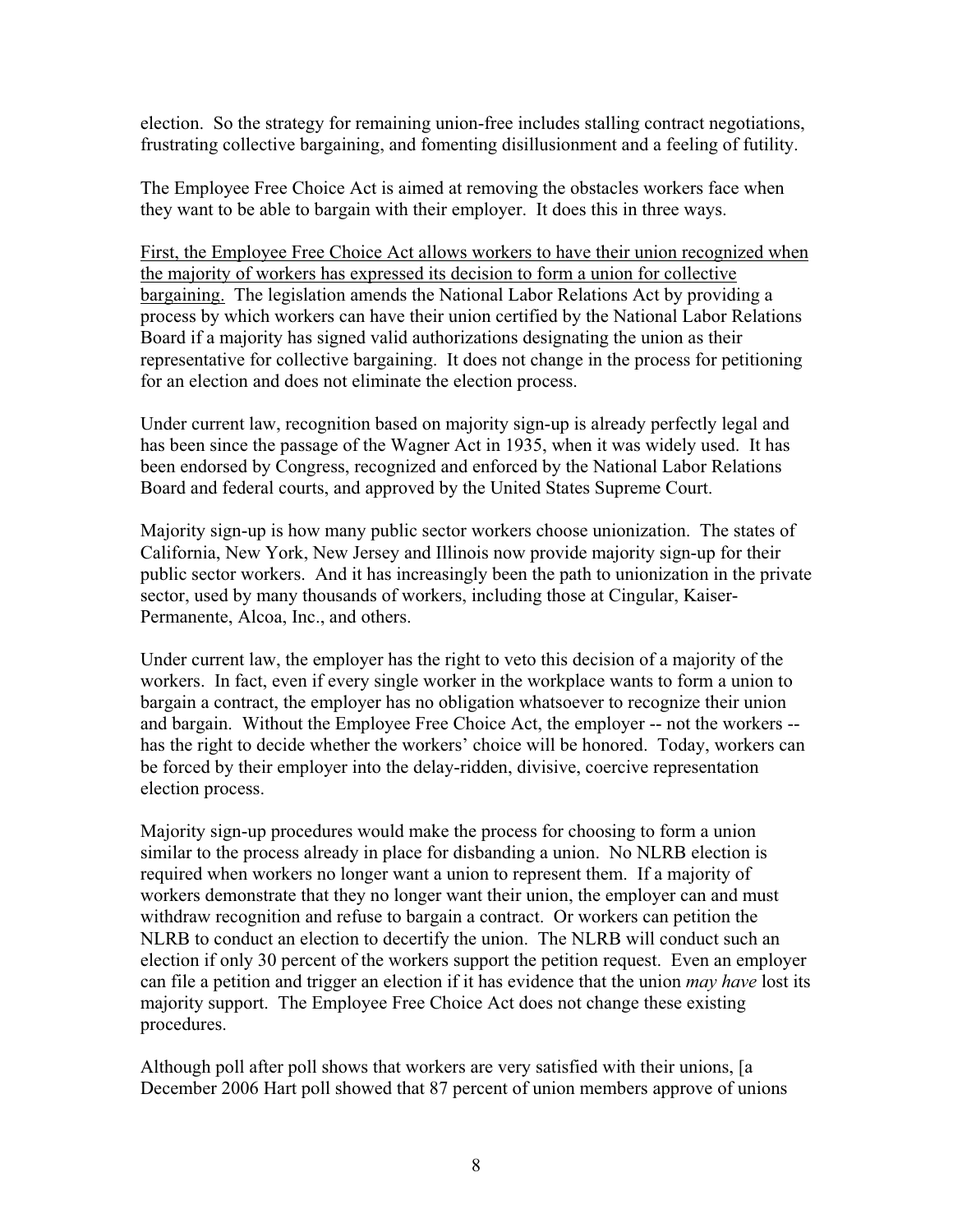and only 7 percent disapprove, compared to 65 percent approval of unions by the public overall], nothing in the Employee Free Choice Act would make it harder for workers to terminate their union representation.

Under current law, union coercion in connection with signing authorization forms is illegal. The Employee Free Choice Act does not change this current law. Coercion would continue to be illegal. But the Employee Free Choice Act adds additional protections. It directs the National Labor Relations Board to establish procedures for determining the validity of signed authorizations. Such procedures would allow the NLRB to determine whether authorizations are invalid because of coercion or fraud. The Employee Free Choice Act includes further protections by also directing the NLRB to formulate model authorization language so that the effect and purpose of the authorization is perfectly clear to potential signers. A union could not be certified without a majority of valid authorizations which comply with these procedures.

Is coercion in the signing of authorizations a legitimate concern? A recent review of 113 cases cited by the HR Policy Association as "involving" fraud and coercion identified only 42 decisions since the Act's inception that actually found coercion, fraud or misrepresentation in the signing of union authorization forms. That's less than one case per year. Compare that to the 31,358 cases in 2005 of illegal firings and other discrimination against workers for exercising their federally protected labor law rights.<sup>9</sup> That's a ratio of over 30,000 to 1.

Allowing employees to demonstrate their union support through signed authorizations will avoid the intimidation and fear triggered by the current NLRB election process. Workers' choice for representation and collective bargaining would be recognized and honored – not left to the whim of their employer. Workers would not be required to endure the coercive onslaught that has become an employer's anti-union campaign only to be forced, for a second time, to demonstrate their choice for union representation as part of the NLRB's election process.

Second, the Employee Free Choice Act would provide for first contract mediation and arbitration to ensure that workers actually achieve meaningful collective bargaining. The mediation and arbitration would be conducted by the Federal Mediation and Conciliation Service (FMCS). This legislation will give both parties access to mediation and arbitration. If mediation is not successful in producing a mutually agreeable contract, the dispute is referred for binding arbitration. This process will ensure that workers who choose a union actually achieve the contract they seek. Otherwise, the right to choose is illusory and accomplishes nothing.

Thirdly, the Employee Free Choice Act would create meaningful penalties for violations of the Act. It would provide for triple back pay awards to workers who have been illegally fired during organizing and first contract efforts. Illegal threats, coercion and other intimidation would be subject to fines of up to \$20,000 per infraction. The bill provides guidelines for the determination of such civil penalties that take into account the

<sup>&</sup>lt;sup>9</sup> NLRB Annual Report, 2005.